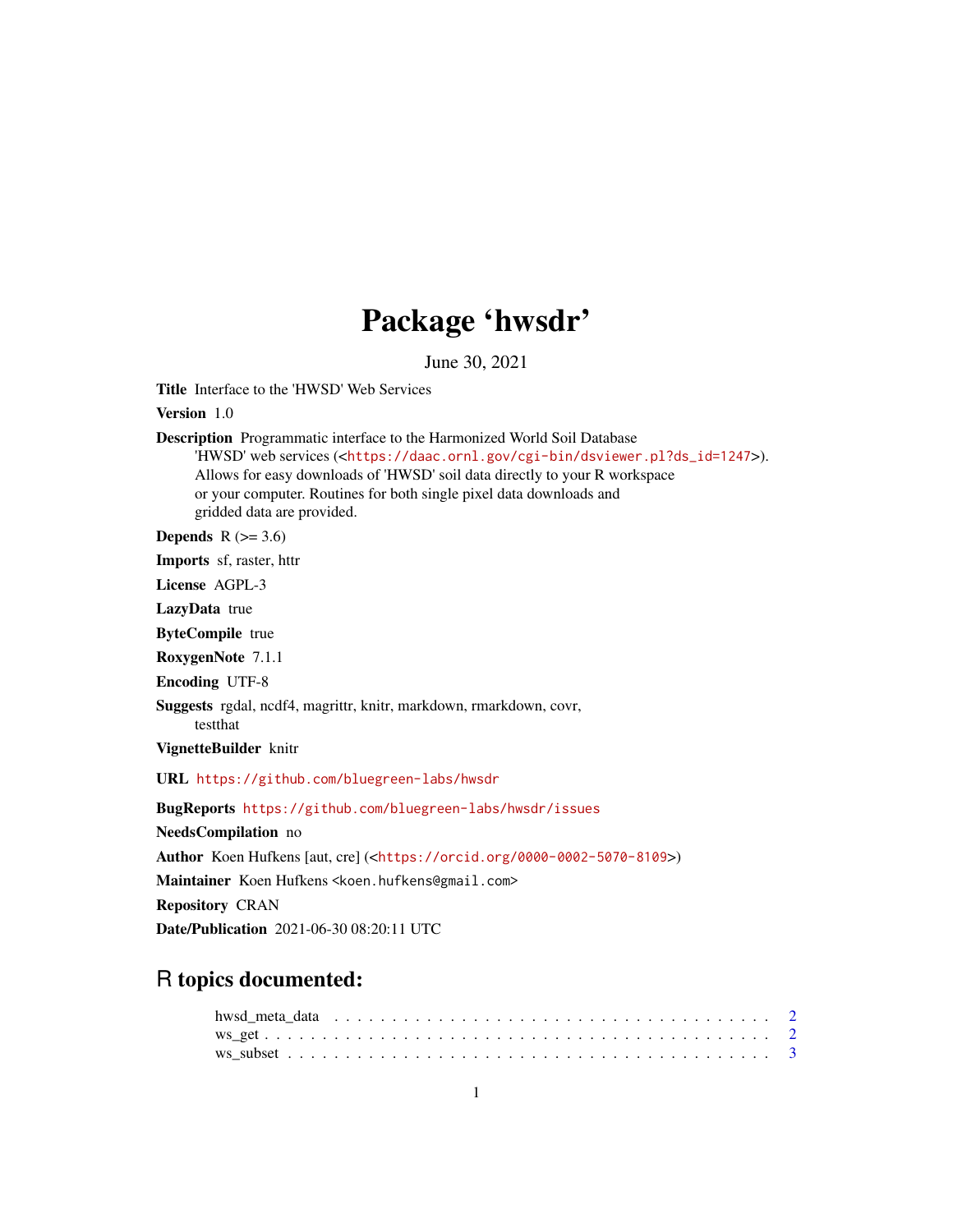#### <span id="page-1-0"></span>**Index** [5](#page-4-0). The second state of the second state of the second state of the second state of the second state of the second state of the second state of the second state of the second state of the second state of the second

#### Description

Data frame with meta-data on the ORNL DAAC parameters one can query using the THREDDS server. In addition a brief description of the various data products and their units is provided.

#### Usage

hwsd\_meta\_data

#### Format

data.frame

parameter parameter names used in THREDDS server call subset bands within a data product (only for CLM data) description general description of the variable units units of the variable

ws\_get *Basic HWSD download function*

#### Description

Downloads HWSD data, wrapped by ws\_subset() for convenient use. This is a function mainly for internal use but exposed so people can benefit from it in other (more flexible) setups if so desired.

#### Usage

ws\_get(location, param, path, internal = TRUE)

#### Arguments

| location | file with several site locations and coordinates in a comma delimited format:<br>site, latitude, longitude |
|----------|------------------------------------------------------------------------------------------------------------|
| param    | which soil parameter to use                                                                                |
| path     | $default$ is tempdir()                                                                                     |
| internal | return an internal raster or just retain values in the path                                                |

#### Value

HWSD data as a raster file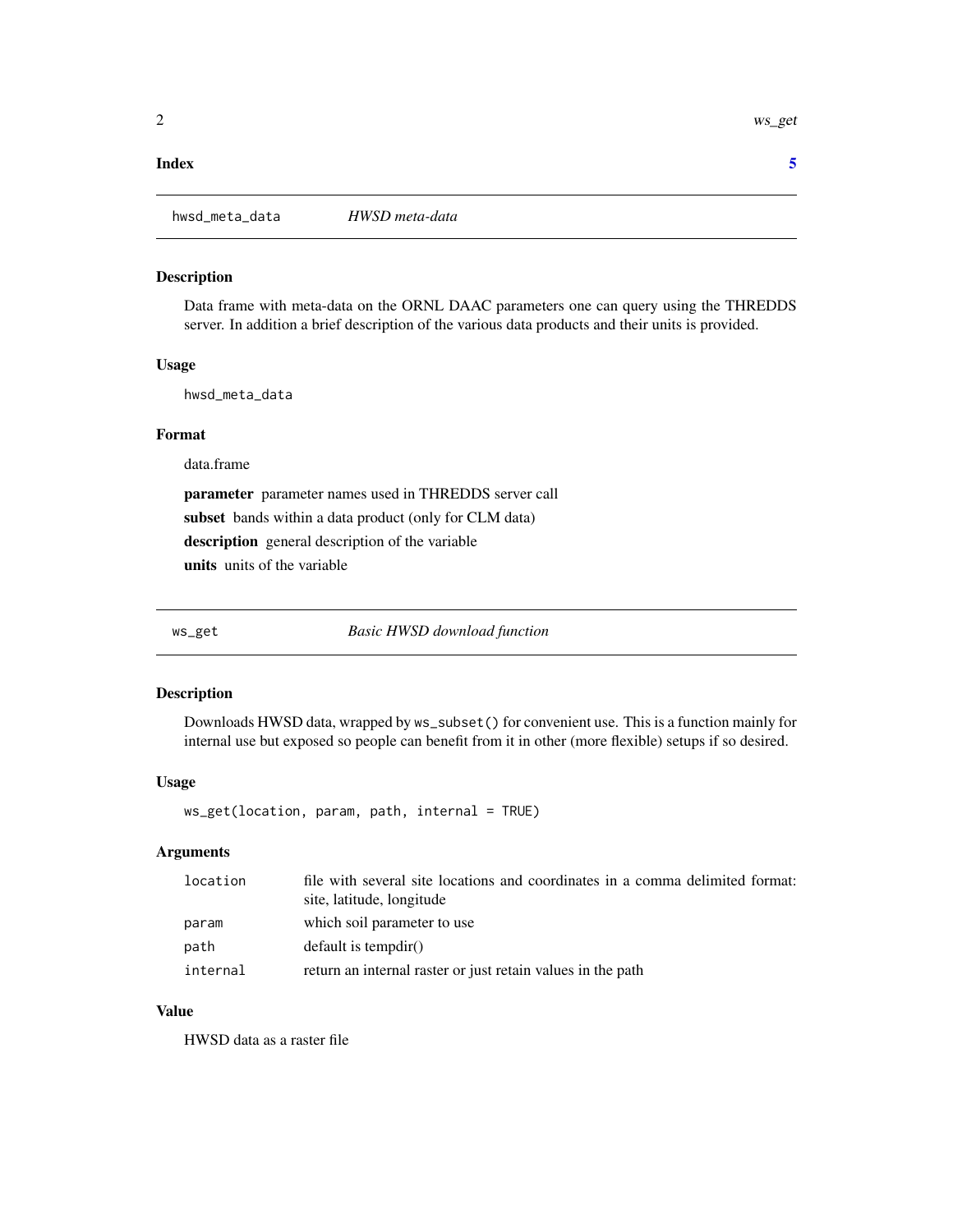<span id="page-2-0"></span>

#### Description

Subset function to query pixel or spatial data from the ORNL DAAC HWSD THREDDS server. Returns a tidy data frame for point locations or raster data to the workspace or disk.

#### Usage

```
ws_subset(
  location = c(32, -81, 34, -80),
 site = "HWSD",
 param = "ALL",
 path = tempdir(),internal = TRUE,
 rate = 0.1)
```
#### Arguments

| location | location of a bounding box c(lat, lon, lat, lon) defined by a bottom-left and<br>top-right coordinates, a single location (lat, lon) or a data frame with various<br>locations listed (site, lat, lon) |
|----------|--------------------------------------------------------------------------------------------------------------------------------------------------------------------------------------------------------|
| site     | sitename for the extracted location                                                                                                                                                                    |
| param    | soil parameters to provide, the default setting is ALL, this will download all<br>available soil parameters. Check https://daac.ornl.gov/SOILS/guides/HWSD.html<br>for parameter descriptions.         |
| path     | path where to download the data to (only applicable to spatial data)                                                                                                                                   |
| internal | do not store the data on disk                                                                                                                                                                          |
| rate     | request rate in seconds, determines how long to wait between queries to avoid<br>bouncing because of rate limitations                                                                                  |

#### Value

Local geotiff data, or a data frame with HWSD soil information

#### Examples

```
## Not run:
# extract sand fraction values
# for a point location
values <- ws_subset(
   site = "HWSD",
   location = c(34, -81),
```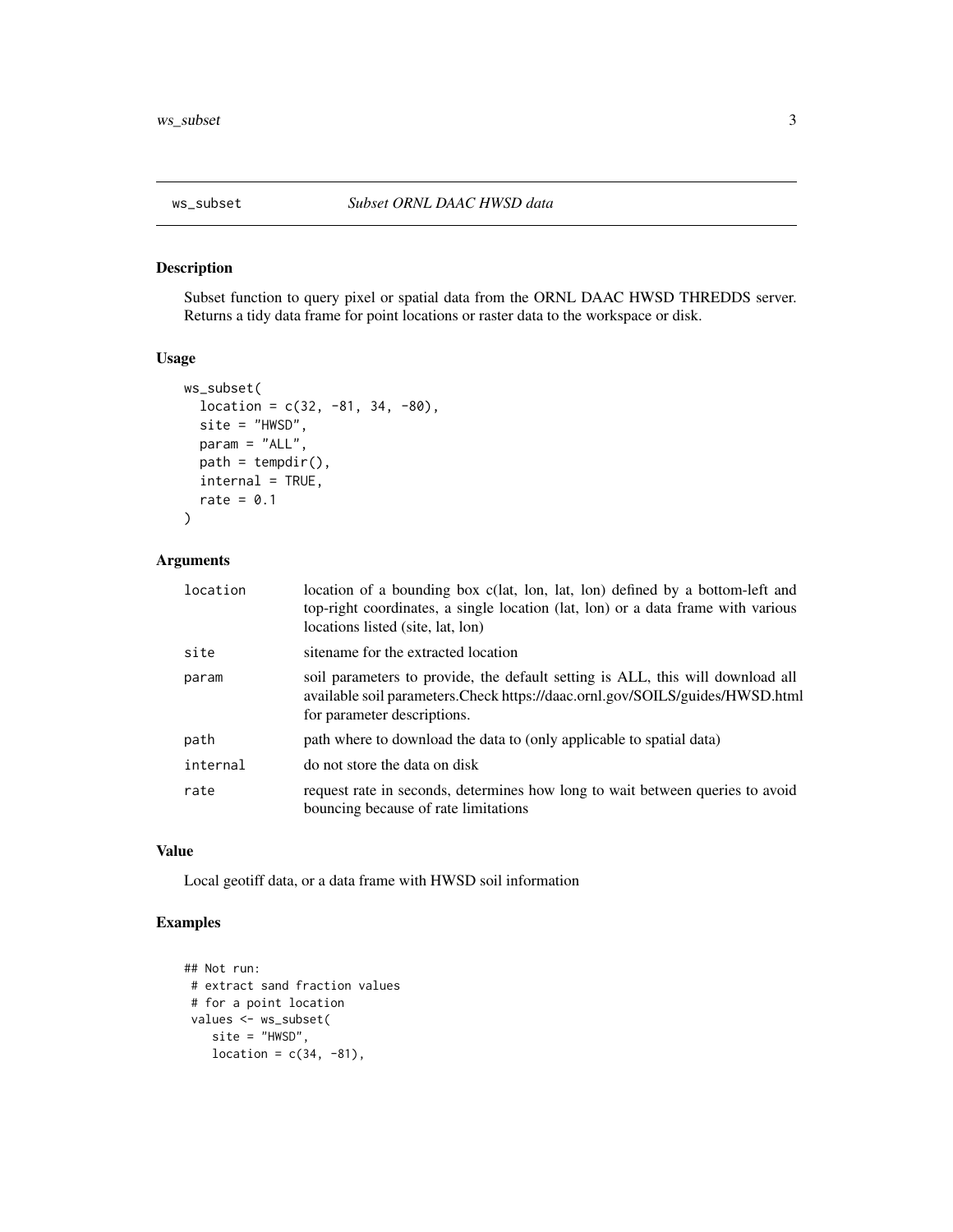#### 4 ws\_subset

```
param = "T_SAND"
 \sum_{i=1}^{n}print(values)
# Download a soil fraction map
# of sand for a given bounding box
t_sand <- ws_subset(
  site = "HWSD",
  location = c(32, -81, 34, -80),param = "T_SAND",
  path = tempdir(),internal = TRUE
 \lambda
```
raster::plot(t\_sand)

## End(Not run)